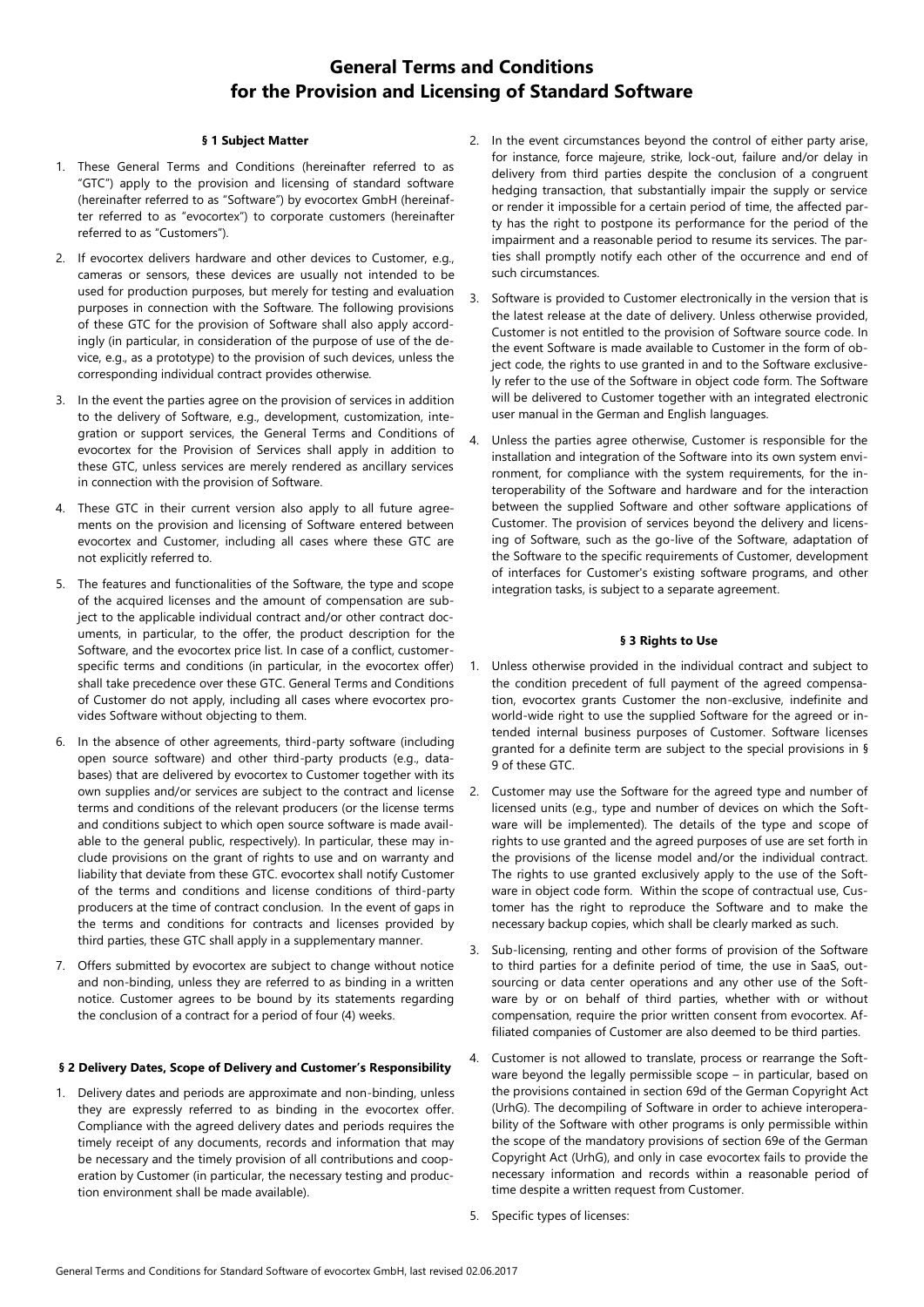

- a. Development kit: The rights to use granted to Customer include the use of the Software (as object code) for Customer's own product development and for integration of the Software into Customer's systems, programs and other products of Customer (via the intended interfaces) and the subsequent reproduction of the Software in connection with the distribution of such products by Customer. Customer bears the sole responsibility for the adaptation and integration of the Software, its compatibility and interoperability with Customer's products and for its product development based on the Software ("industrialization").
- b. Evaluation kit: Customer's rights to use are limited to such actions that serve the purpose of determining the state of the Software and its suitability for the operational and/or industrial purposes of Customer with regard to the agreed fields of use. For this purpose, Customer has the right to link the Software with its own systems and products (e.g., a prototype device) and to connect them. Any further use, in particular, the productive use and its preparation and any other commercial or industrial use of the Software as well as the creation of copies (including backup copies) are prohibited.

The details of the scope of rights to use under the specific type of license are governed by the license model and/or the individual contract concluded with evocortex; in particular, the rights to use under a certain license type may be granted for a definite term. The modification or decompiling of the Software requires the express consent from evocortex, otherwise it is only permissible in the cases allowed under the mandatory provisions of German law. Apart from that, the terms of use set forth in this § 3 also apply to the specific types of licenses.

- 6. In the event Customer is not an end-user, but distributes the Software as a reseller (authorized dealer) of evocortex to third parties with the prior consent from evocortex, the following terms and conditions shall apply:
	- a. Reseller is not allowed to represent evocortex in legal transactions; Reseller shall enter into agreements with its end-users in its own name and on its own account.
	- b. Reseller shall not grant its end-users any rights to use beyond or deviating from the license terms and conditions included in the individual contract and these GTC; Reseller is not authorized to grant sub-distribution rights to third parties.
	- c. Reseller is not allowed to integrate the Software into its own products for the purpose of distribution as a Value Added Reseller (VAR), unless within the scope of a development kit acquired by Reseller or subject to an express agreement with evocortex.
	- d. Reseller shall distribute the Software solely using the names, designations and trademarks provided by evocortex and shall refrain from modifying any copyright notices and other notices and information included for the purpose of program identification.
	- e. Reseller shall not give any contractual promises or make binding statements or representations regarding the Software that exceed the agreed quality and characteristics as defined in the individual contract and these GTC.
	- f. In the event any third party should assert claims against evocortex due to a culpable violation of contractual or statutory obligations on the part of Reseller, Reseller shall indemnify and hold evocortex harmless from and against such claims, the related costs (in particular, costs for reasonable legal defense) and any damages.
- 7. Any use of the Software beyond the provisions set forth in this § 3 and/or the license terms and conditions of the individual contract, requires the prior written consent from evocortex. In the event the Software is used without this consent, evocortex may charge Customer for the additional use in accordance with the then-valid price list (including retroactively). evocortex reserves the right to assert further claims to damages. Customer shall notify evocortex of any change concerning its right to use (e.g., change in the purpose of use) in advance.
- 8. Customer shall not provide the Software that it acquired from evocortex for its own permanent use to third parties, unless it finally ceases to use the Software. Any transfer of the Software requires the prior written consent from evocortex. evocortex shall grant its consent provided that Customer submits a declaration from the third party in which it agrees vis-à-vis evocortex in writing to comply with the license terms and conditions that apply to the Software, and in which Customer declares vis-à-vis evocortex that it has provided all original copies of the Software to the third party and deleted any Software copies that it had made itself. In the event the Software is integrated and provided as an embedded component of a device, Customer may only transfer the Software to third parties together with the device into which the Software had been integrated and for which it had been intended.

#### **§ 4 Confidentiality and Data Protection**

- The parties agree to treat any business and trade secrets as well as other business-related information of the other party that are disclosed to them, made available to them or of which they may become aware in any other manner as strictly confidential. They shall use such information only for the purpose specified in the individual contract and shall not disclose them to third parties. In particular, the confidential information of evocortex includes the Software in any of its tangible or intangible forms, including documentation. The parties shall allow only those employees and sub-contractors access to this confidential information that need to know them for performing the individual contract and that have signed a nondisclosure agreement. The confidentiality duty shall survive termination or expiration of the individual contract for a period of three (3) years.
- 2. The duty of confidentiality does not apply to confidential information that was previously known to the receiving party without any duty of confidentiality or that is or will become known to the general public through no fault on the part of the receiving party, or which is rightfully disclosed to the receiving party by a third party without being bound by a duty of confidentiality, or that can be shown to have been independently developed by the receiving party.
- 3. The parties agree to duly store any business items and records made available to them by the other party and to return them at any time upon the other party's request. In particular, they shall ensure that unauthorized third parties cannot gain access to them.
- 4. To the extent evocortex processes personal data of Customer, evocortex shall bind the assigned employees to data secrecy by a written declaration prior to their assignment. evocortex has the right to transfer personal data to subcontractors that are commissioned in accordance with the agreement, if such a transfer is required for performing the corresponding ordered services. evocortex shall bind its subcontractors to data secrecy. In the event that Customer allows evocortex access to its personal data, Customer will ensure that the applicable statutory requirements regarding the transfer to and processing of such data by evocortex (and its subcontractors) are complied with.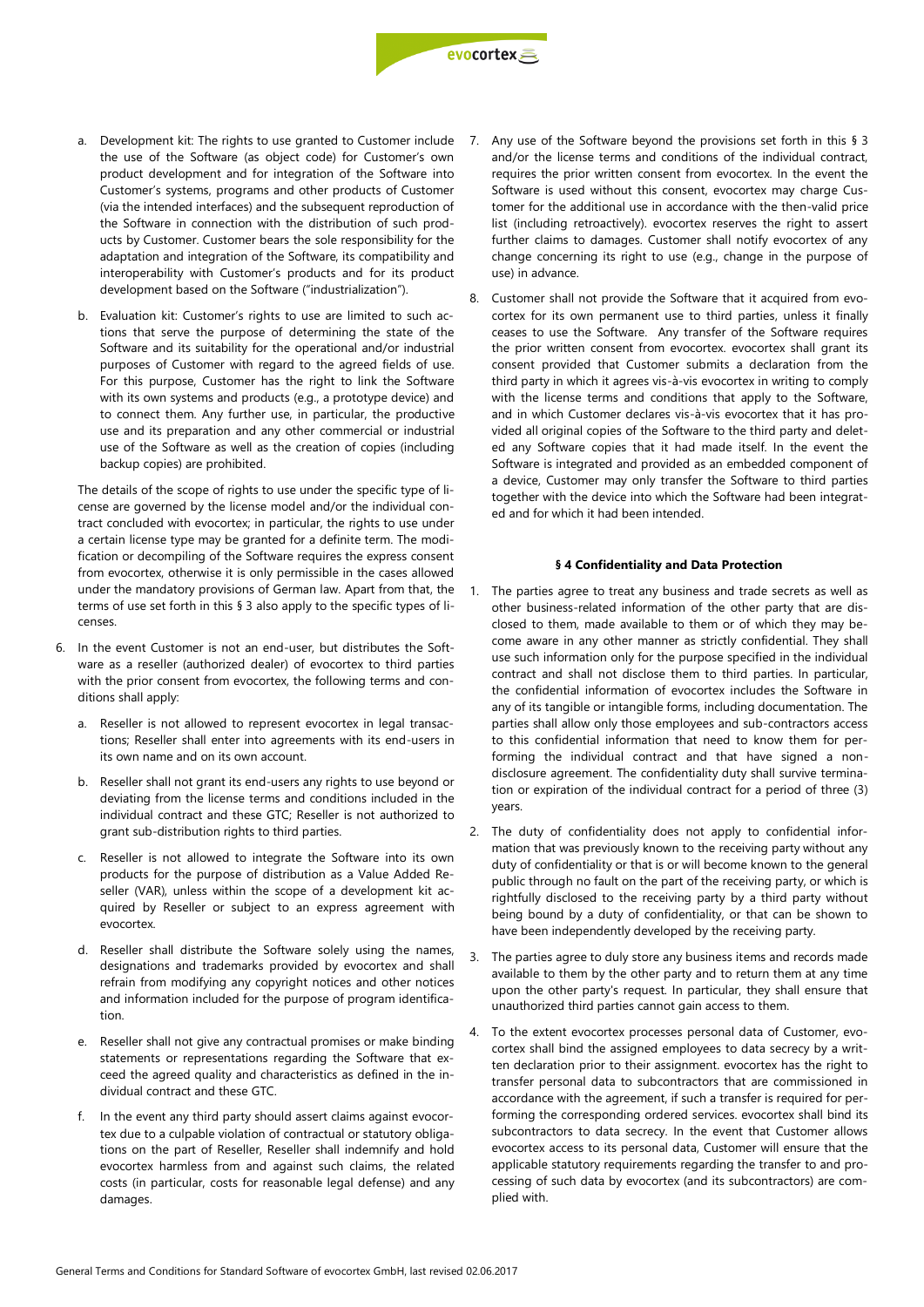5. In the event Customer allows evocortex to use its name as a reference customer, evocortex has the right to include Customer's name in a list of reference customers for promotional purposes and to use Customer's corporate signs, trademarks and logos in printed publications and online, in particular, on the evocortex website for this purpose.

#### **§ 5 Compensation and Terms of Payment**

- 1. Unless provided otherwise in the individual contract or commercial offer provided by evocortex, the amount and due date of the license fee are subject to the evocortex price list valid at the date the individual contract was concluded.
- 2. Unless otherwise agreed, additional services (ancillary services in connection with the provision of the Software) will be invoiced on a time and materials basis at the agreed daily and/or hourly rates. In the event the individual contract or the evocortex offer do not contain any provisions on the amount of daily and/or hourly rates, the evocortex price list valid on the date of contract conclusion shall apply. The compensation will be invoiced to Customer at monthly interval at the beginning of the month following the service provision together with the activity reports that are customarily used by evocortex.
- 3. All prices quoted are subject to the statutory value added tax (VAT) valid at this time. Payments shall be made by Customer within thirty (30) calendar days from the invoice date with no deductions.
- 4. Customer shall not offset any claims, unless its counter-claim is uncontested or has been finally adjudicated. Furthermore, Customer shall not withhold payments, unless its counter-claim is uncontested or has been finally adjudicated and is related to the same contractual relationship.

#### **§ 6 Liability for Defects**

- 1. Customer shall inform evocortex of any Software defects promptly upon delivery or, in the event of hidden defects, promptly upon their discovery, in comprehensible form by email or, if applicable, via the ticket system provided by evocortex. To the extent Customer can be reasonably expected to do so, Customer shall take all necessary measures to determine, delimit, and document defects. This includes the preparation of an error report, system logs, dump files, providing the input/output data affected, interim and test results, and any other information and records that may serve to describe the defect. Section 377 of the German Commercial Code (HGB) remains unaffected.
- 2. evocortex warrants that the Software has the features and functionality described in the product description and user manual. Impaired functionality due to, e.g., mal-operation of the Software by Customer, Customer's system environment, Customer's own product developments based on the Software or any other circumstances for which Customer is responsible, shall not be deemed a defect. Furthermore, evocortex shall be released from its liability for defects if Customer fails to comply with the system requirements defined by evocortex, modifies the Software or uses it in violation of the contract (e.g., under different operating conditions), unless Customer is able to show that the defect is not related to these circumstances.
- 3. Customer is aware of the fact that Software provided for testing and demonstration purposes, in particular, within the scope of an evaluation kit, may be a prototype, beta version or the like that was not fully tested for freedom from defects and stability for all purposes of use in a live environment; therefore, evocortex is not liable for defects (unless evocortex intentionally concealed a defect). The same

applies to hardware or other devices on which Software is installed and which evocortex provides as a prototype and/or as part of a development kit.

- 4. In the event of a defect in the Software existing on the date on which the risk passes to Customer, evocortex shall perform its warranty obligations by subsequent improvement, at the option of evocortex either by delivery of error-free Software (e.g., in connection with an update) or by rectifying the defect. The defect may initially be rectified by evocortex showing Customer a reasonable workaround that avoids or circumvents the effects of the defect (workaround).
- 5. In the event subsequent improvement finally fails (no less than two (2) attempts for each defect) or is refused by evocortex, Customer may either rescind the contract or reduce the compensation. In view of the complexity of the Software, more than two (2) attempts at subsequent improvement may be reasonable and Customer may be expected to accept them. In the event of only a slight deviation of the Software from the contractually agreed quality Customer is not entitled to rescind the agreement. evocortex shall be liable for damages and reimbursement of wasted expenditures based on a defect in accordance with the limits set forth in § 8 of these GTC.
- 6. In the event evocortex performs services in connection with the trouble shooting and/or rectification of defects without being obligated to do so, it may claim separate compensation from Customer on a time and materials basis in accordance with the then-valid evocortex price list. In particular, this shall apply if a defect reported by Customer cannot be reproduced or if it cannot be attributed to evocortex. There is no claim to additional compensation, if Customer was unable to recognize that the defect was not related to the evocortex Software.
- 7. Claims based on defects asserted by Customer under this § 6 will come under the statute of limitations within one (1) year from the delivery of the Software. This shall not apply in the event of intentional wrongdoing or gross negligence on the part of evocortex, in the event a defect is maliciously concealed, in the event of a defect in title within the meaning of section 438 par. 1 lit. a of the German Civil Code (BGB), or in the events described in § 8, par. 6 of these GTC.
- 8. In the event of a defect in third party products that were supplied together with the Software, evocortex shall assert, at its option, its warranty claims against the producer and/or an upstream supplier on behalf of Customer or assign them to Customer for his own claim enforcement. In the event of such defects, Customer will only be entitled to assert warranty claims against evocortex under these GTC, if the enforcement of the claims in court against the producer and/or upstream supplier fails or does not promise any success, e.g., due to the insolvency of the producer and/or upstream supplier. While claims are enforced against the producer and/or upstream supplier, the statute of limitations period for Customer's warranty claims against evocortex is suspended. To the extent that evocortex satisfies Customer's claims itself, any claims based on defects against the producer and/or upstream supplier that had been assigned to Customer will revert to evocortex (re-assignment).

### **§ 7 Infringements on Proprietary Rights**

- 1. evocortex warrants that the Software provided to Customer is free from third-party proprietary rights and will indemnify and hold Customer harmless from and against third-party claims based on an infringement on proprietary rights subject to the following provisions.
- 2. In the event third parties assert claims against Customer based on the infringement on their proprietary rights by the Software, Customer shall notify evocortex promptly and comprehensively in writ-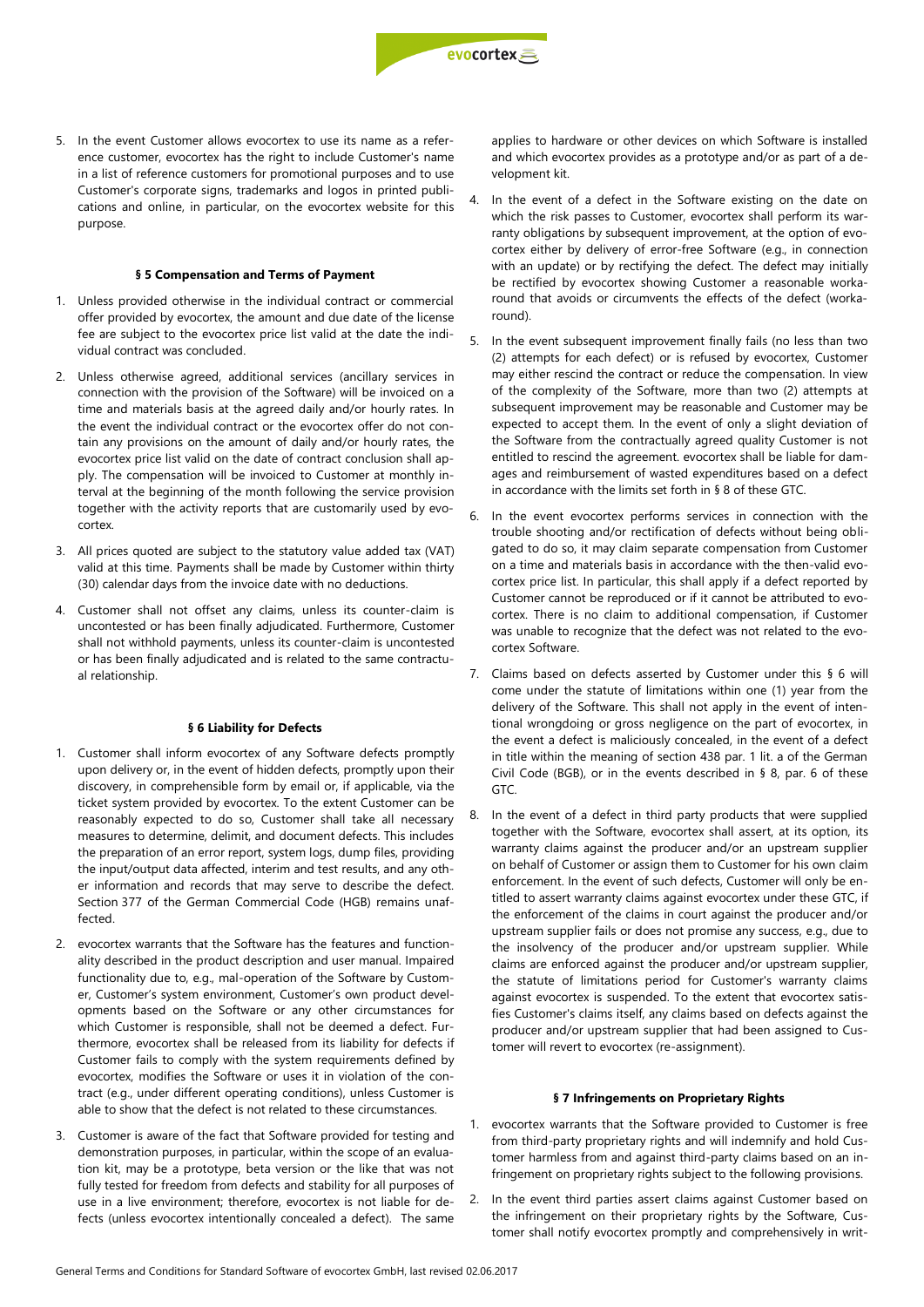

ing. evocortex has the right, but is not obligated to handle the dispute with the third party in court and out of court in its sole responsibility. In the event evocortex acts upon this authority, Customer shall assist evocortex in the defense against the claim to a reasonable extent and free of charge. Customer shall not accept any third party claims in its own discretion.

- 3. In the event defects in title existed at the date of the passing of the risk to Customer, evocortex will procure the lawful right to use the Software and grant it to Customer. Alternatively, evocortex has the right to replace the Software affected with another, equivalent software, provided, however, that Customer can be reasonably expected to accept this. In the event the infringement on third party proprietary rights and/or a legal dispute regarding the corresponding third party rights can be avoided or settled by Customer using the latest Software release provided by evocortex free of charge, Customer is obligated to install and use this Software release within the scope of its duty to minimize damage, unless Customer proves that it cannot be reasonably expected to use the latest Software release.
- 4. In accordance with the liability limitations in § 8 of these GTC, evocortex shall hold Customer harmless and indemnify Customer from and against any damage caused by an infringement on proprietary rights, to the extent that it is due to a defect in title of the Software that was used by Customer in accordance with the agreement and for which evocortex is responsible and liable. In all other regards, the provisions regarding defects as to quality set forth in § 6 of these GTC shall apply accordingly to any claims asserted by Customer based on defects in title.

#### **§ 8 Liability**

- 1. In the event evocortex provides Software to Customer that is not subject to compensation, e.g., during a test period free of charge, evocortex will only be liable for an intentional and grossly negligent violation of its duties.
- 2. In the event evocortex provides Customer with Software in the form of a prototype or as a testing or beta version for evaluation purposes, evocortex is not liable for damages that occur due to a nonauthorized productive or industrial use of the Software.
- 3. In all other regards, evocortex shall compensate Customer for material or pecuniary damage or loss or reimburse wasted expenditures, irrespective of their legal cause, only to the following extent:
	- a. in case of intentional wrongdoing and gross negligence, or if a guarantee was issued, for the full amount;
	- b. in all other cases only for a violation of a material contract duty, non-compliance with which would jeopardize the attainment of the contract purpose and on compliance with the same Customer may therefore rely (*Kardinalpflicht*). Liability is insofar limited to the typical and foreseeable damage, limited however, for each incident to the contract volume of the individual contract affected; if the contract volume of the individual contract is less than EUR 250,000.00, the liability amount shall be no less than EUR 250,000.00 (as a maximum upper limit).
- 4. For the restoration of data evocortex shall only be liable pursuant to and within the limits of § 8, par 3, provided however, that Customer has ensured that data can be reproduced from electronic data stores at any time and at a reasonable cost.
- 5. The foregoing liability limitations also inure to the benefit of the legal representatives, vicarious agents and employees of evocortex.
- 6. Liability for damages based on death or bodily harm and liability under the Product Liability Act (ProdHaftG) remain unaffected by the above provisions.

#### **§ 9 Specific Terms and Conditions for the Provision and Licensing of Software for a Definite Term (Rent)**

- 1. In the event the parties agree on the use of the Software for a definite term, e.g., within the scope of an evaluation kit, this agreement constitutes a rental agreement (loan agreement, if no consideration is due) that is subject to the following specific terms and conditions.
- 2. In the event of major defects of the rented Software, Customer has the right to terminate the agreement for cause in lieu of rescission if subsequent performance and/or improvement failed and if further adherence to the agreement is not acceptable for Customer due to the defect. In all other regards §§ 6 and 7 of these GTC shall apply to liability for defects as to quality and in title accordingly. With regard to defects that already existed in the Software at the time of contract conclusion, evocortex will only be liable for such defects, notwithstanding the statutory provisions of section 536a of the German Civil Code (BGB), if evocortex is responsible for such defects.
- 3. Unless otherwise agreed, either party may terminate a rental agreement by giving three (3) months' notice to take effect at the end of a calendar year, however, no earlier than upon the expiration of the contractually agreed minimum initial term. Unless the parties expressly agree on a deviating period, the minimum initial term is one (1) year. The right of either party to terminate the contractual relationship prematurely for cause and without notice remains unaffected. In particular, cause that gives evocortex the right to terminate the agreement without notice, shall exist, if insolvency proceedings are instituted against Customer's assets or rejected for a lack of funds or if Customer is in default with a material portion of the due consideration for more than two (2) months. The notice of termination must be in writing to be effective.
- Upon the termination of the rental agreement, Customer's right to use the Software expires automatically. Customer shall fully and finally delete all software copies from all servers, workplaces, computers and devices and return any data media, documentation and other records that had been provided to it. Upon the corresponding request from evocortex, Customer shall confirm the complete and final deletion of the Software in writing.

#### **§ 10 Final Provisions**

- 1. Customer is not allowed to assign or transfer any contractual rights or duties to third parties – including any affiliated companies of Customer – without the prior written consent from evocortex.
- 2. Modifications and amendments of the agreement must be in writing to be effective (fax shall suffice, email is not sufficient). Any waiver of this mandatory written form requirement must be in writing.
- 3. The laws of the Federal Republic of Germany shall apply, the conflict-of-laws rules of International Private Law and the UN CISG are excluded. Place of jurisdiction for any disputes arising out of or in connection with the agreement is the competent court at the registered office of evocortex. evocortex has the right to bring action against Customer before any other national or international court having jurisdiction.
- 4. The Software and/or its export may be subject to national and international export control regulations, in particular, U.S. and German legislation. Customer agrees not to export the Software to countries or to individuals or legal entities, if this export is forbidden under the applicable export control regulations. In the event of a resale or any other kind of export, Customer bears the sole responsibility for its compliance with export control requirements, if any (e.g., obtaining official permits) and shall bear any cost incurred in connection here-